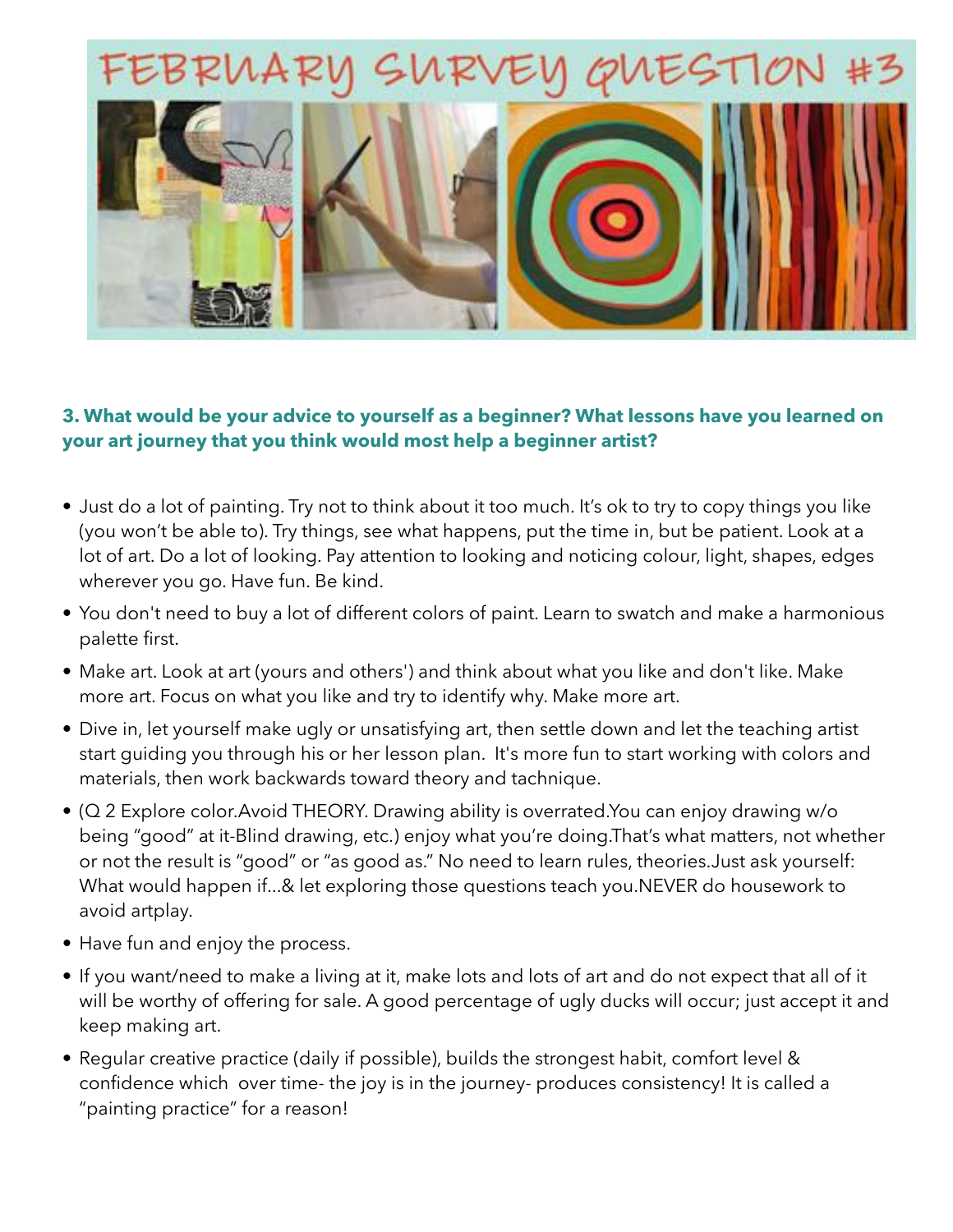- It takes time to get good. Take time and play with materials and techniques. You can learn from anything you do so don't expect to sit down and create a perfect anything, first time or anytime. Don't compare yourself to others.
- Become one with your canvas, paper, wood panel, etc. Meditate before working on a series. DON'T BE AFRAID TO START!
- Practice your craft each day. Take art classes in person when you can and when available. Practice! Practice!
- I found knowing the why's of doing a "technique"; it's purpose really important.
- Simplicity not worrying about a finished product or all about composition, values, etc. Those concepts are very important and can be incorporated over time and lessons.
- Structure too and practicing it. For example in watercolour one of the basic techniques you start to learn are washes. I always liken it for beginners to painting a "fence". Painting rocks. In a graded wash etc. learning to control water volume.
- Play is very important to figure out what the materials will do and experiment: ask yourself "what happens when I do this?" Don't try to create "masterpieces" or something to sell. Enjoy the process!
- I am a beginner so I'm not sure if I know much yet. BUT looking forward to learning.
- Be prepared to experiment and MAKE 'MISTAKES'. 'Mistakes' are the best way to learn something new. Trying to produce something perfect can be the biggest barrier to your learning.
- Play, experiment, have fun, the rest will come in time but the first three you need for your entire art journey!
- I am a beginner :) I just tell myself to jump and try new things. I often make a mess, but when I make something I like it feels like magic! So my advice to my self is to look for the Beaty and the lesson in the mess. Thank you for sharing your knowledge with so many people!
- I have a color wheel that hangs in my studio right above where I work and that fits me so when I was a beginner- I literally looked at the color wheel every time I was reaching for the next color to make sure it fit with the color I had started with. Good use of color can hide a paperful of art  $sin.$  ;)
- Commit to a time schedule, what ever works, just commit. Work in a series. Follow instructions for best results, including supplies. Always buy more white paint than you think you'll need. Jane, I found your technique videos, workshops, and course to be a great place to learn how to make art as a beginner artist. I highly recommend you to my beginning artist friends.
- Relax-Be kind and patient with yourself-Enjoy the process.
- You don't need to start with a plethera of tools and supplies but buy good ones
- Take it easy on yourself. Have fun!
- Don't buy every color, expensive paint.
- Learning how to relax and enjoy the beauty of creating, for the act of creating first. As one can relax into oneself,trust one's inner creative self, then other ways listed above can be learned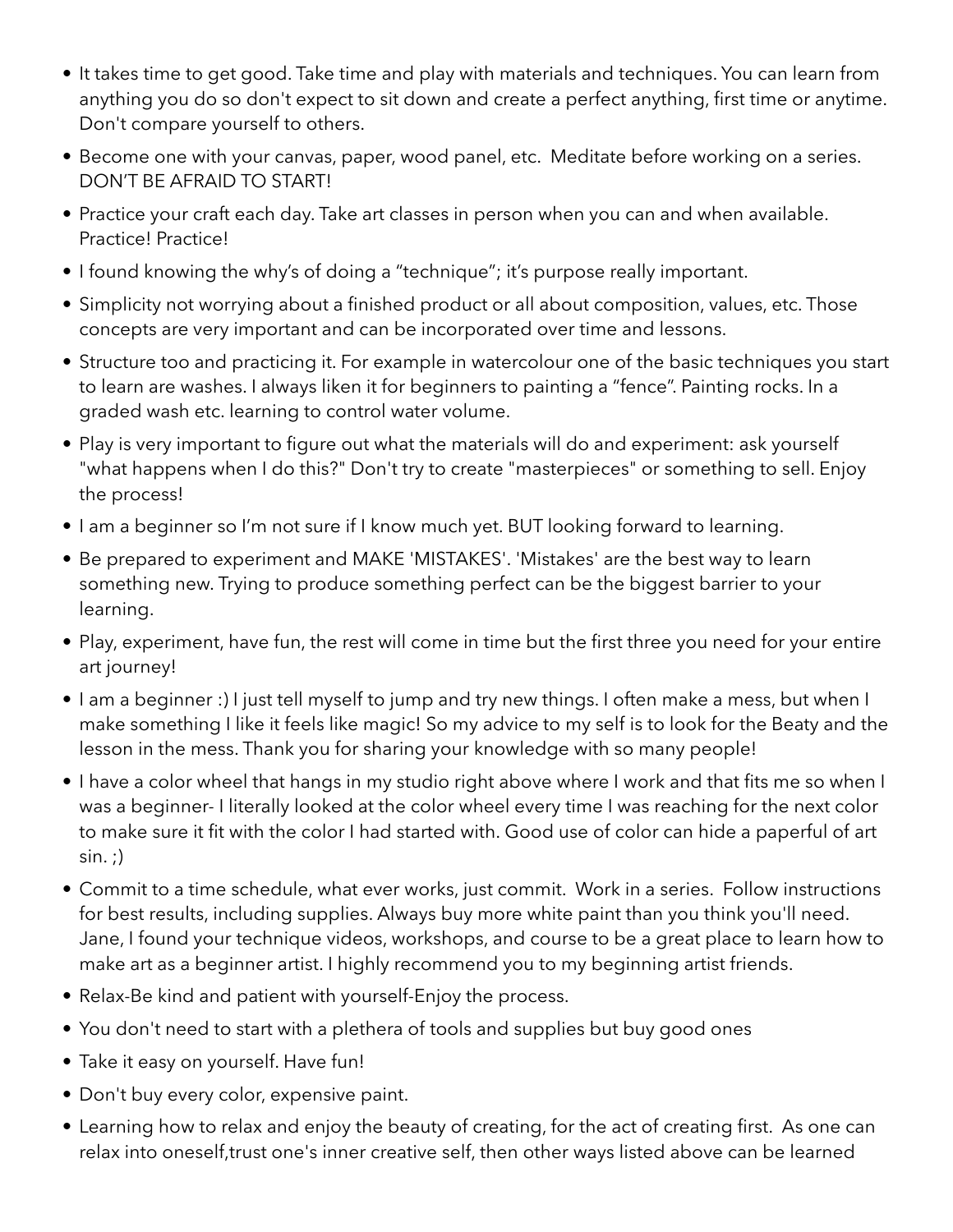from the place of discovery. As people learn to create for the pure joy of creating first, this helps dissolve the inner critic and their art is filled with their energy. I have learned how to relax into myself and enjoy and now I am interested in learning how to bring more light and a sense of mystery. Take a design 101 and 102 class at a local community collage to get the basis to begin your journey - it covers all the basics and is not expensive, its in person, uses lot of supplies - great introduction, and everyone else is a beginner. Then take classes with artists you admire.

- The list above is beginner oriented the order would be different if there was some knowledge…
- Turn up regularly. It is just for you, keep it private, at least for the time being.
- Just do it. You will surprise yourself.
- Be patient with yourself. Practice, practice, practice. Use the best materials you can afford, fewer if necessary.
- practice regularly and play in a sketchbook, technique, color, marks, composition to develop and discover my art
- 1) a journal is your best friend. 2) write about your journey, your ideas, your inspirations. 3) look at art, lots of it. 4) be attentive to what you like, but more importantly, WHY you like it. 4) draw. doodle. experiment with materials. 5) make art... over and over again. 5) don't be afraid to cut out the best parts of pieces you make that you like, make bookmarks with what you don't like or just paint or paste over old work and begin again. 6) art is a journey, not a destination!
- Start by playing. You don't have to paint a masterpiece each time. Just paint what you feel.
- Paint a whole lot; you figure out how to do what you like and want to produce, simply by doing enough of it.
- I think it is so important for a beginner to start out loose--big brushes, paint from the shoulder and not from the hand, mess up mess up mess up and don't be afraid to MESS UP!
- Just play. Shut off the criticism running in your head. Forget all the "rules" you were previously taught. Keep working at it.
- Learn from a wide variety of teachers, be willing to try different mediums, use the best quality of materials you can afford, and keep going. I'd say don't be your worst critic, but I'm still working on that...
- Explanations at the very beginning as to why we are making a bunch of colored papers & how they will figure into the process of creating art.
- To play and remain unattached to the results. And to work in a series or produce batches of several pieces at once. Something that still helps me is working small.
- "1.Create something as often as you can. The more you create the higher your percentage of success. How do you get to Carnegie Hall? Practice Practice Practice. 2.Copy art you like. It will teach you about value, color, competition and technique. This is a practice drill, not a painting you can sign."
- Familiarize yourself with materials, technique and tools.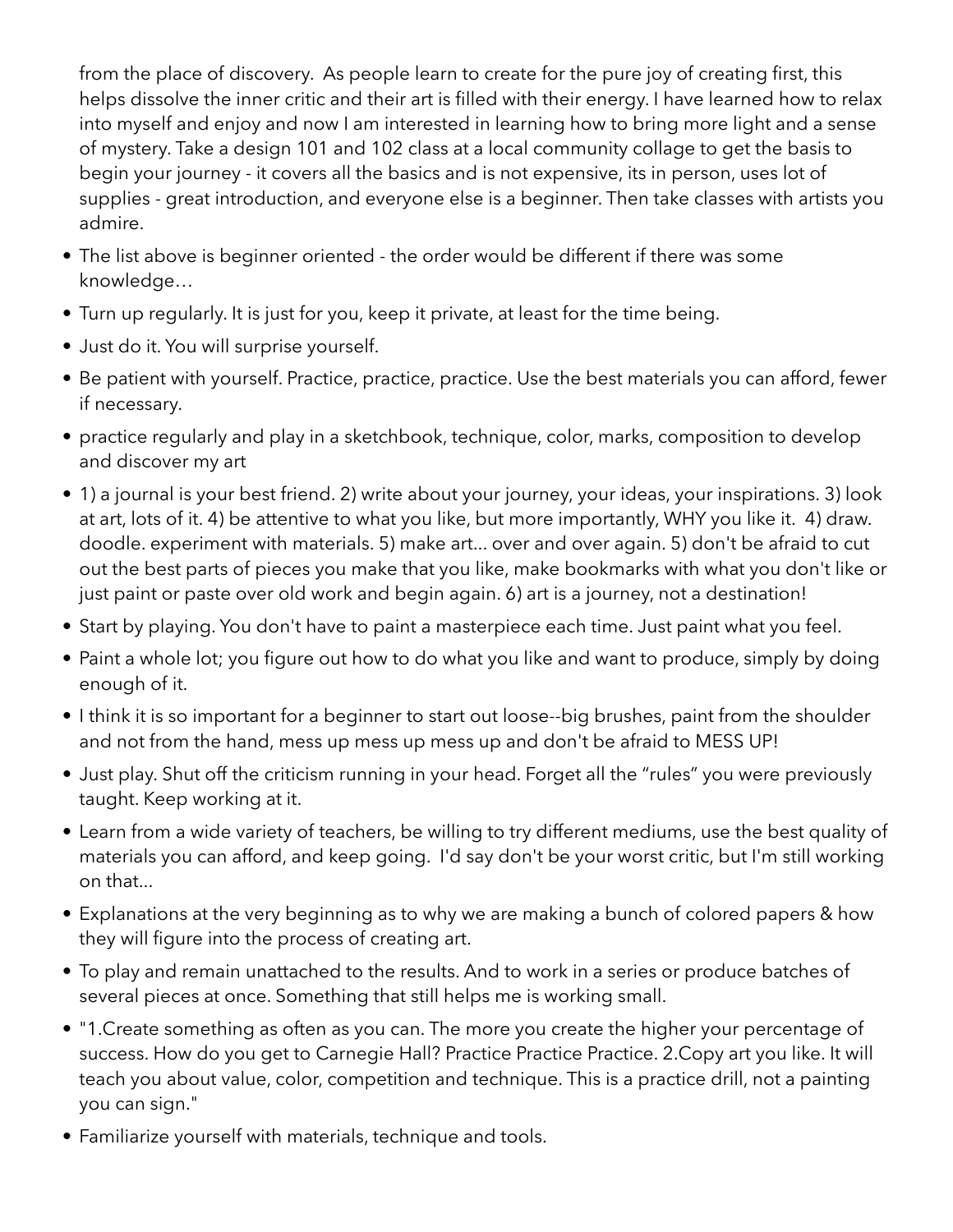- There are no rules. There are only guidelines. Don't afraid to try something new. Never say I can't. Think of everything as a learning process. Don't accept no for an answer. Remember it's your art and not everyone will see it as you do. Take changes and see what happens. Remember when you were a child and see the world as you did as a child. But most of all have fun, if it's not fun don't bother.
- "Go easy on yourself. Be more fearless. Be patient with your progress. "
- Just play and enjoy what you are doing without judgement.
- Make time and space for art every day.
- Experiment!
- Play with paint on paper to see how your medium of choice responds to your touch. You could return to this play every couple of months to see what your colours do when combined and try to make all kinds of different shapes during these play times. Don't be hard on yourself, just have some fun. You can determine later whether painting really is of interest to you.
- Set aside 30 mins a day to paint or draw and then it's not a question of if you'll create, but what you'll create.
- To work on multiples and not to aim to finish paintings but to see what comes out of process and play. BTW difficult to rank above as i think you need to be doing a bit of everything simultaneously.
- To keep going even when my art is no good; to keep trying new mediums and techniques
- "Just start!"
- If I knew then what I know now is go for it ..learn how to see and recognize what you like
- Just Paint! Do something every day. Learn techniques, of course, because they will allow you to realize your vision. Experiment, experiment, experiment. The rest will come when you let go and have fun! Above all, enjoy the process.
- Follow your fancy!
- "Find a reason to draw, paint most days. The value of making art is not the fact that someone else will pay for it."
- Try not to take yourself too seriously… Be as free and as loose as you can be when you paint!
- Don't allow yourself to be too easily discouraged. If you're frustrated, take a break from art or try something different.
- Just DO IT...start to draw on white pieces of paper with NO AGENDA, no assignment, no NOTHING...except your brain and your. hand. Keep at it. See what style, design preferences, subject matter emerge.
- "Necessity of darks, contrast, unevenness. Courage, risk taking is basic."
- "work on multiple pieces at once, drawing exercises to poetry, words, sound, site, design rules, draw everyday, psychology of negative self-talk"
- "Acrylic paint is best if you only have small periods of time to work. Work in layers. Limit your palette. Have FUN!!!"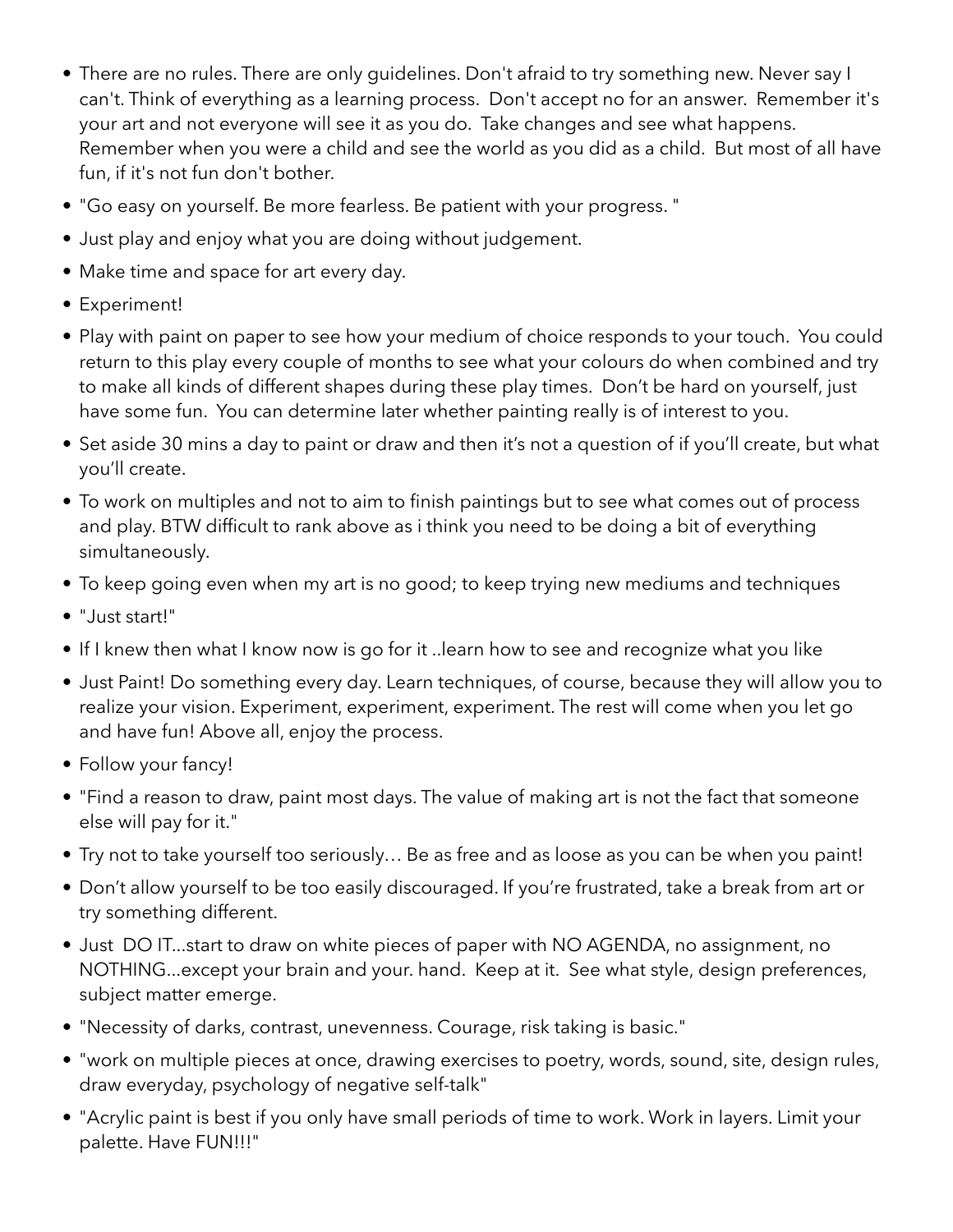- Go for it. Just play with the materials a little every day. Get inspiration from Pinterest, instagram, etc
- Be free to create. Don't compare with other people, just have fun. Practice and practice.
- "I love abstract and work in acrylics and using geli plates. My best advise is to do what is fun, what lights you up no matter the medium. I would also advise to set up commitment in time, days, hours whatever to that you establish a "habit" of doing your art. Make it a priority not just a "when I have time" thing. "
- "Play with materials and find out what you like. Go with what lights you up without comparing self to others, non-judgement. It is fine to admire artists yet move with materials and content that they want to play with. Be playful. Technique can be learned and also can develop naturally as it is needed. No pressure or expectation, go with what shows up."
- Stop comparison with other, gain confidence.
- Try new things and don't worry about results.
- "Don't judge yourself so harshly. Just create and accept both the physical art you make and the joyous feeling that the process itself produces."
- I would tell myself to get more education. To trust myself. To dream big. To take time out of every day to create. To persevere. Only through actual hard work and experience can growth and maturity happen.
- I would focus on composition and color but, importantly, still while working at my level to make it fun and challenging.
- Keep showing up and trying.
- Be patient, practice everyday, even if only 30 minutes, you can get a lot done in 30 minutes, enjoy your practice, write about what you see, look at a lot of great art, start a folder of art you love, articulate why you love it, repeat, oh and find like minded people to share the process with
- Paint every day. Pay attention to your surroundings, everyday objects, trees, clouds, nature. Look at a lot of art at Museums, the internet, art centers. Think outside the box. Carry a sketch book and pencil with you to make quick sketches of things that interest you. Learn about composition, a good one is pleasing to the eye. Try mixing the 3 primary colors to see the many combinations that work. Don't be afraid of making a mistake, the joy of making art is in the process.
- Keep an open mind. Enjoy the process and don't worry about creating a finished masterpiece. Have fun experimenting. Your confidence will grow with the time you put in.
- Just play with different materials (and not only "art supplies") -- I have ended up doing what is referred to as 'mixed media' which incorporates all kinds of materials -- I found that it is exactly what suits my style of art-making but it took years of being inside the box of what art is 'supposed to be' before I found it -- so in a couple of phrases, play, find what is fun for you, and think outside the box.
- Just do it!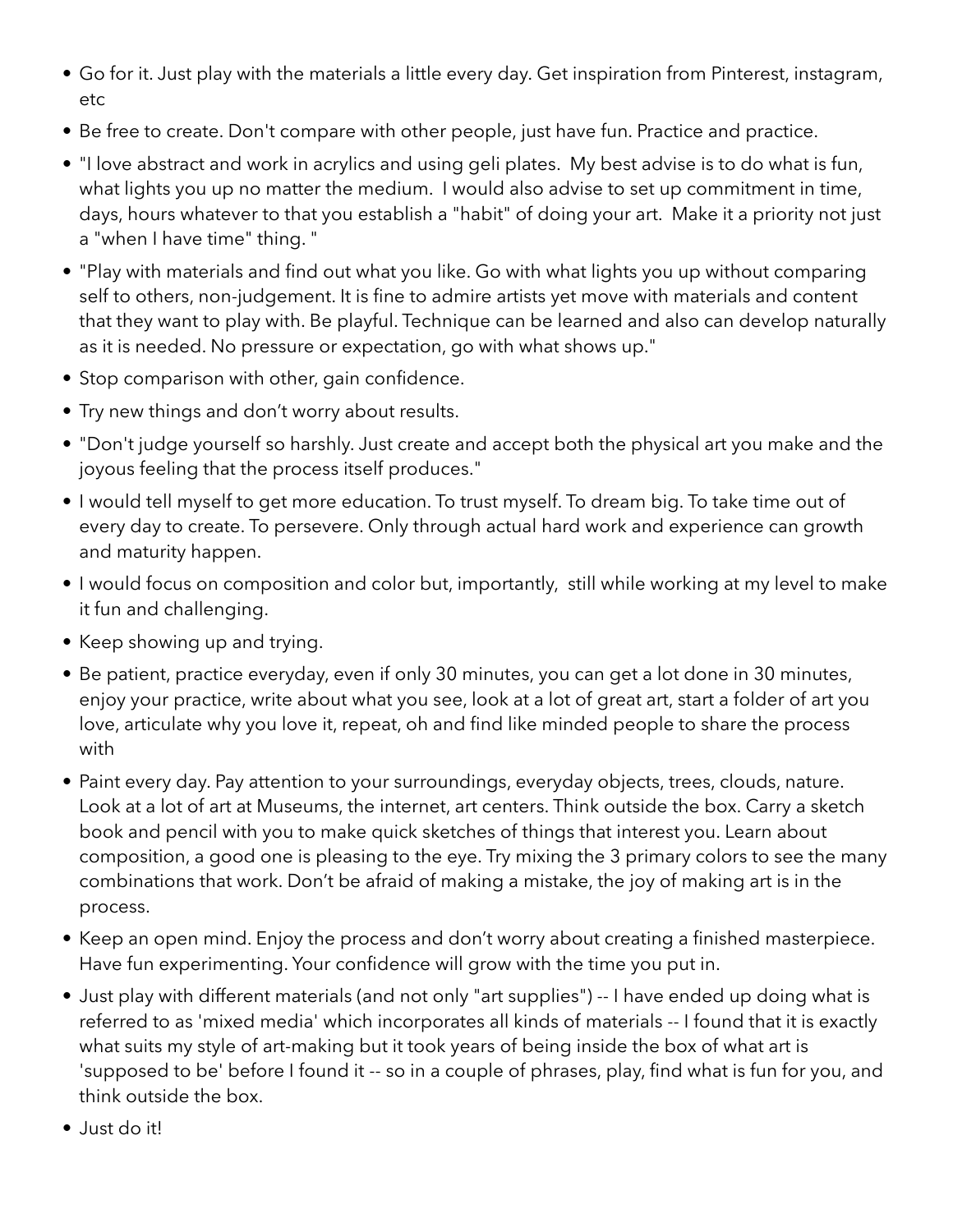- Work from life. Look slowly. Make marks in response to what you see and how you feel about what you observe. Every piece is a stepping stone to the next piece. Have fun in the process.
- Really, truly, don't judge, don't compare, be patient.
- Go with the glow. There are no mistakes. You can always paint over anything.
- Not knowing where to start and finding a solid teacher has been my biggest struggle as a new artist. My advice to a new artist would be do your research before selecting teachers and buying workshops, classes, etc.
- Just DO something every day. Don't listen to people that aren't supportive. Go out and LOOK at art. Paint what makes you happy. Don't waste money on learning someone else's "style"
- I really got a lot out of a basic composition course that I took, and I'd love more on that. I feel always feel like my art doesn't look "like that." Like the professor's or the artist's. I need to know how to make it gel a bit more.
- Have fun! Do not stop having fun!
- "Draw every day. Set up challenges (constraints) for yourself, along with timelines to work within (DD's). Listen within intently while you draw, record what makes you come alive and results from all experiments. Experiment allot, allow yourself to fail allot. Just keep going. Learn to look at the world through creative eyes, visual eyes...again, what makes you come alive? Make lots of notes everywhere, all the time...part of seeing creatively. Allow yourself a HEALTHY dose of looking at others "
- Art making is a personal process of discovery & evolving. Don't be afraid to be a beginner or to risk making art you don't like. Only you can make your own unique art. Learn to critique your art based on principles of art rather than judgment. Expose yourself to many genres of art & try things that resonate with you. Keep the things you make around you/over time you will begin to see themes & repetitions that encourage and affirm your path. Learn about art,art history & artists past and present
- "Look for recommendations of the best local artist in your area for the kind of art you want to create. Buy quality paint and brushes. Enjoy the process"
- Classes really help- I learned a lot from teachers and the people in my classes
- 1. Make art as often as possible, ideally, something every day. 2. Have fun and a sense of play. 3. Don't judge your work. 4. Your work is significant because it is something you did, which makes it unique and original.
- Use sketchbooks, as there you can work small and without pressure.
- "Start exploring different kinds of art. Pay attention to the style of art you're drawn to and then start doing some! Experiment with different materials for making art. Take classes when you can- soooo helpful "
- Don't worry too much about the product. Pay attention to the process, to what you enjoy the most, and move in that direction.
- Consider art-making an exploration. Have fun. Focus more on process than result. It's the journey, not the destination.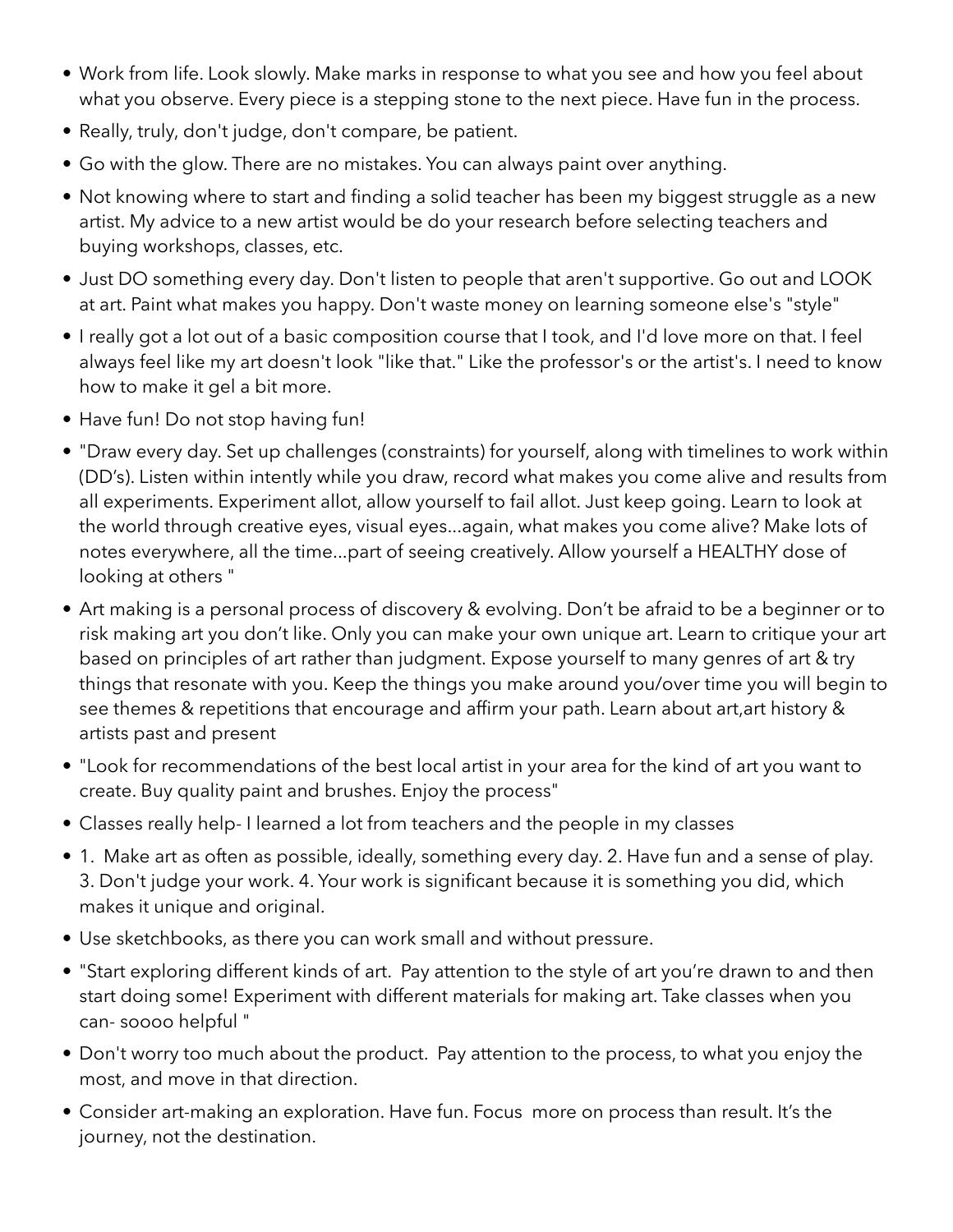- Get out of your head ;-)
- Wished I had started sooner. I was one of those kids told I could appreciate art but I could never be an artist. I was in my mid-fifties (a decade ago) when I took a printmaking class and suddenly felt so at home. I make art now, largely for my own pleasure (but put in the hours to keep improving). To my younger self and other beginners, I say if art calls to you and you're willing to keep trying -- and feel joy despite the hard work and the down times -- then you're an artist.
- Be brave
- Show up every day. Play like a 5 year old.. be comfortable with ugly.
- Relax, experiment and have fun!
- Begin where you are, with the space and materials you have. Keep it simple. Work (play) every day. Find "your" people to share your work, insights, questions.
- Just start! Don't wait to get better. Don't think too much about how it looks.
- Patience. Don't be attached. Mistakes sometimes create wonderful outcome. Don't hold on so tightly. Learn techniques so u can create. Put music on to help relax.
- Play. Not be so serious. Do not ask for other's opinion. Do what you like. Stop doing what you do not like. Take a risk. Play. Color theory can only take you so far if you do not take a risk and play.
- You can do it… no fear
- Don't put pressure on yourself by trying to create a masterpiece. Just continue to work, have fun, and learn.
- Practise , practise, practise. By this I mean turn up every day to do something. It doesn't matter if it's for 5 minutes or five hours. It keeps you 'in the zone'. I spend some time every day in my studio. I might only be tidying away collage stuff, or I might spend an hour on a painting. It doesn't matter, just BE there.
- Quit thinking about the end result, when you have barely started! Also, learn about values and contrasts. Practice, practice, practice! And when you think you have practiced enough, practice some more!
- Try everything that appeals to you. Find good books and good teachers. Do art over and over and over. Practice. Get feedback. Have fun.
- Have a go
- Just start do it! It's like everything else in life learn by just starting and doing it. You need some basic information, which can easily be found online, but finding an artist whose work you like and whose teaching or sharing style you like is a fantastic way to start. You learn so much from their blogs, posts, workshops, and realize you are not alone in being a beginner.
- I have never regretted focusing on drawing first, especially figure drawing. It's a great way to train yourself to see.
- Play, figure out what you like. Practice that.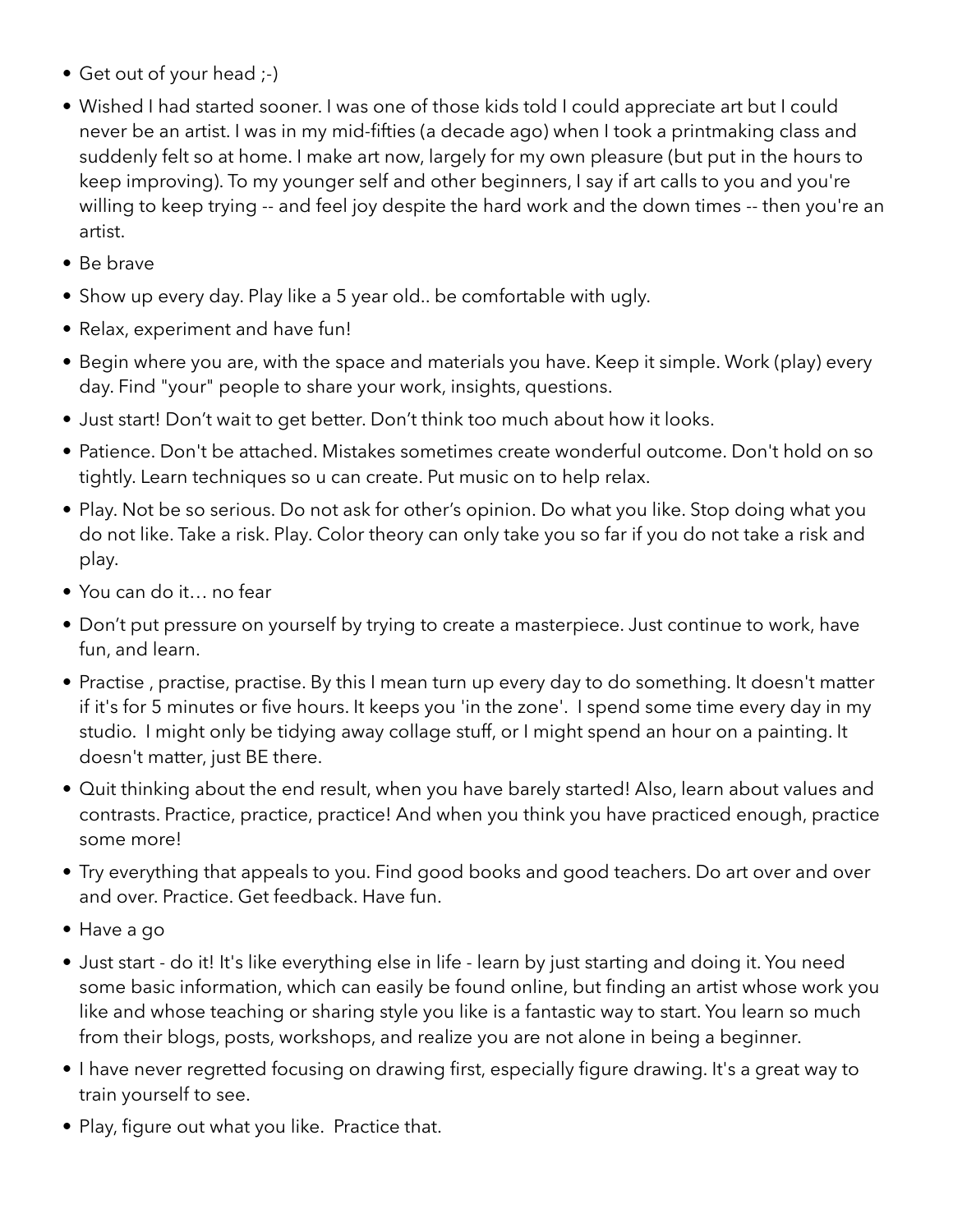- Regular creative practice (daily if possible), builds the strongest habit, comfort level & confidence which over time- the joy is in the journey- produces consistency! It is called a "painting practice" for a reason!
- "use inexpensive supplies when you are starting sometimes if I know the cost is low, it gives me permission to do be more experimental. BUT there is nothing more fun than to get really good art supplies too! Just don't hold off using the good supplies until you feel like you are "good enough" to use them. JUST HAVE FUN! "
- Suspend judgement,figure out what brings you the most pleasure and do more of that.
- The day may journey as an artist (who I was taking seriously) started was, when I commited myself to do one page every day. However, whatever, no expectations, no "quality". Just perceverance and staying tuned. It started with the commitment of one page a day and ended with hundreds of pieces of art, shows, my own studio, workshops, piles of zines and art journals ...
- To actually explore/play in all your media to the point you are always comfortable obliterating even large areas just to see if you LIKE it. That a sketchbook is the place to gather elements...a testing ground, your laboratory. Explore a subject in many sketches and experiments in series so you don't have the subliminal pressure to express it in one single work. Think 20 explorations in color, texture,size,parts that excite you, maybe then doing several works simultaneously. Stay unprecious!
- If you love Art and want to be an artist, don't be afraid of creating art, just follow up your inner voice, read about your favorite artist, learn form he/she, explore and always play with your paints- the more you paint the better will be your work- just follow up your instincts!!!
- ADVICE Try to understand which "rules" are somewhat prerequisite & when "no rules" is the way to go, i.e., get a handle of the "basics" (those guidelines which can apply to any subject matter, style or medium) - Approach art making as play; don't take it so seriously - this is supposed to be enjoyable; - Don't worry about what/how others are painting; failing is part of the process LESSONS THAT MIGHT HELP A BEGINNER - Experiment with techniques, materials, etc.; I wish I would have taken a
- Make bad art. Give up thinking about "good" and "should". Make more art. Make something everyday. Lean into being surprised.
- I didn't need everything at dickblick.com to make art. Use what you have on hand before spending a lot of money. The best way to learn is to do a daily journal practice. You can transfer your ideas from the journal to canvas or paper for a larger work. Just do it!
- Practice and exploration are key to the journey. Create art that gives you pleasure and don't beat yourself up when you don't like what you see. It's a process.
- Practice the same things over and over again. Work in series
- After composition, I would have suggested VALUES and CONTRAST.Roman was not built in a day!!! We learn more by DOING!! Buy the paints and canvases you can afford and then, just paint and paint and paint!!Do not expect ANYTHING, just enjoy the process and say to yourself that the money you are spending on art supplies is worth you living a creative life!!! If that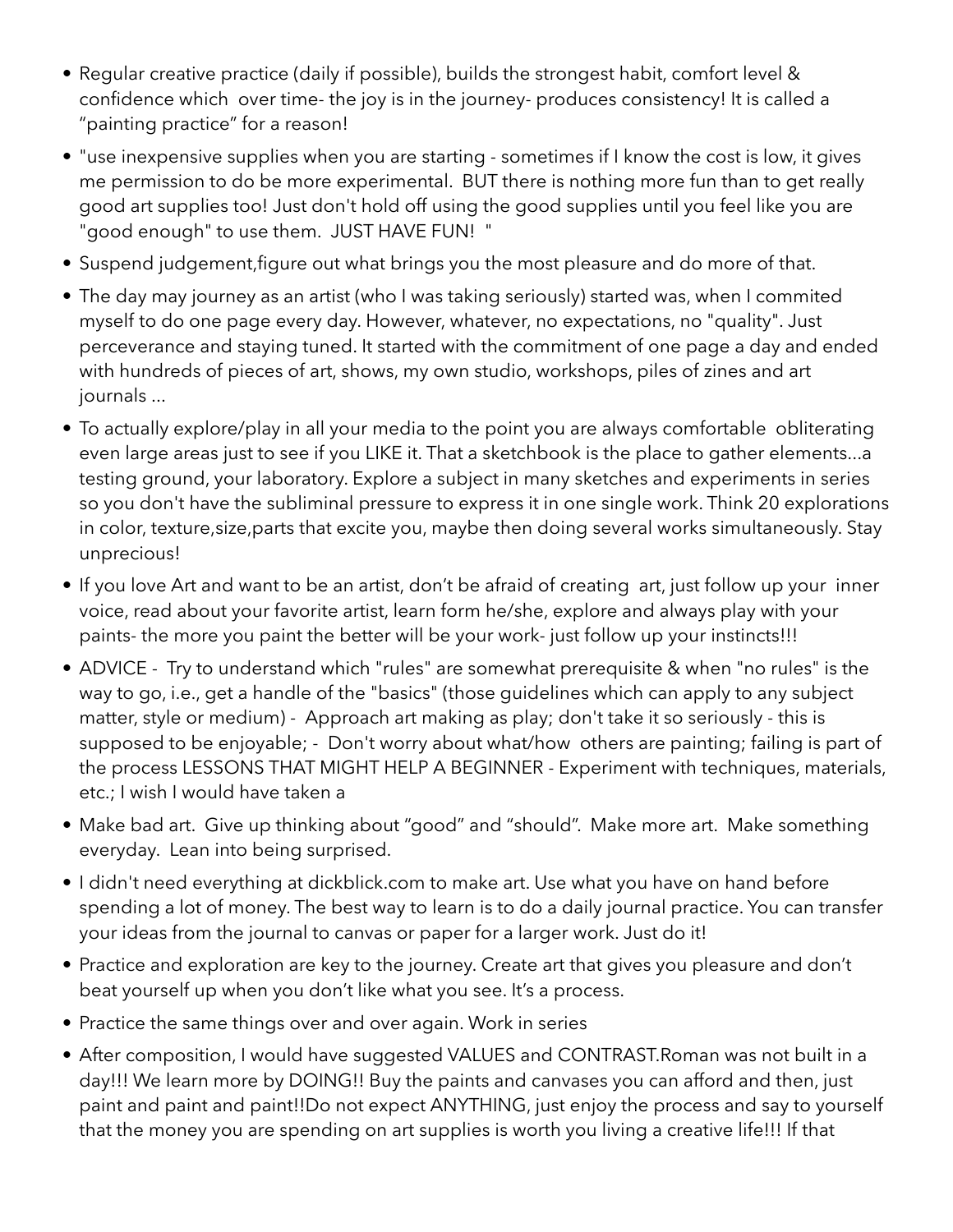canvas is 6 inches thick, it's ok because paintings look good with "history" underneath it. SO do NOT cover up EVERYTHING.

- Let go, don't try to control everything, ignore your inner critic. Trust your gut and forget about perfection. Your art is for you and you alone. Others liking it is just a bonus.
- Just keep watching techniques of artists you like on YouTube., take classes from them when possible. Then just keep doing it and eventually you'll find your own technique and style.
- Make more art. Be less stingy with materials. Don't be afraid to make bad art and a lot of it, because you will. Be playful as you begin but contemplative as you conclude a piece. Don't try to be Picasso (or any other artist), be yourself. Learn what YOU like, not what your teachers like, the public likes, your friends and family like.
- "Don't stop yourself, even if you don't think you know what you're doing."
- Get engaged in the process, physically, intellectually, emotionally. Understand that growth is a more important achievement than making a painting that "looks good". Whatever the result, it should be fun to get there and, yes, contribute to growth. Put in the time. Don't require affirmations, seek suggestions which can be tried or not but which provide opportunity for growth. At various points consider objectives (which may change) and review growth and fun. Growth and fun. Thats all.
- study others but be original
- Persistence is more important than raw talent. Make lots and lots of art, and something you like will come out of it
- "mother pile for colour harmony. Loud conversation and quiet conversation. start with a chaos layer"
- Explore what you want to communicate or express with your art. Experimenta as much as possible. Stay with the process and try to let go of outcomes. Also, put away the things you think are crap and look at them in six months or a year.
- To give any thing and every thing a go.. use a sketchbook, think of it as a visual diary .. don't be scared of the white page..
- Just to sit and play. To know that not everything is going to be good and that is ok. To have fun and learn what you like and don't like.
- the more you do the more you learn. look at your first 1,000 art pieces as experiments and learning. volume over perfection. try materials and techniques, make friends with other artists. be true to yourself even if you have private work for a long time.
- Allow yourself to get into the process without thinking too much about outcome. Learn as much as you can about various elements of composition - value, color, texture, shape, scale, mark making etc. Try to set up a regular work schedule and get into your studio even when you don't feel like it. I think that one of the most helpful lessons for me as a relatively beginning artist was learning to observe my own work through your classes and your book.
- Being committed to your craft not letting the people who say "no" get the best of you. I also think you have to invest in yourself before you expect other people to workshops and educating yourself is important .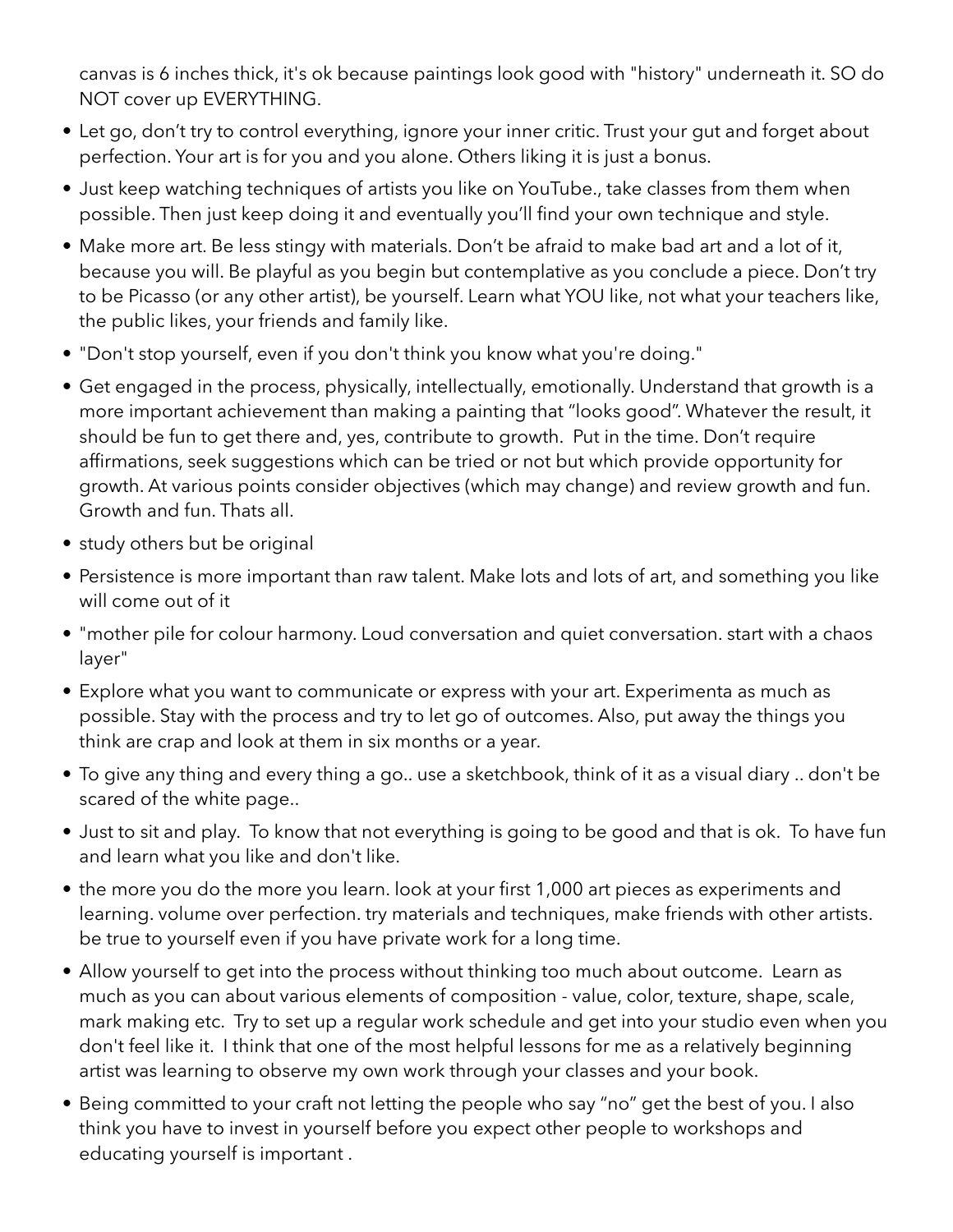- "Play. Be free, dont judge, Watch videos. Look at all kinds of art"
- Walk away, put it down, look with fresh eyes. There is a point where you are not sure what to do and that is when you turn it face down (metaphorically) and leave it. Then put it somewhere that you can catch sight of it unaware and do that. It may be done.
- Just keep working
- Well I am a beginner still I feel well placed to comment. … the thing I'm learning is to have fun with the materials and stop trying to make beautiful paintings.. learning that mark making IS drawing by another name and not to be scared to do this. I'm still scared of the sketchbook thing but starting to see the value.
- Don't be afraid! Play! When you start, just do whatever feels fun, knowing you'll be painting over most of it anyway. Allow yourself to be surprised by what comes out, rather than trying to control the outcome.
- Be consistent and practice even few minutes but e eryday
- Start from where you are- be comfortable being a learner, and doing things badly, but if you enjoy it, keep working. Try to embody the openness you had as a child. Don't compare yourself to others with better developed skills. Try to work at it regularly, daily, weekly, monthly, but regularly, by your definition.
- Just play and explore the materials. Get interested in the process and not in the end product. Find out the marks, shapes and colors you like and play with them. Be constant and establish a regular art practice.
- Learn to draw; practice every day; learn composition, color, and value; don't compare yourself to others; don't post your work on social media.
- To just start dabble, create simply, a few tools, don't need a studio, show me each material and what it does one by one, how to mix paints at a very simple level, simple techniques, working with very little money, cheaper courses that teach the basics you can view on your own time.
- Don't try to do or use everything at once. Focus on the process, not on the end result. Experiment, play and have fun!
- Quit trying to please everyone else. Have fun!
- Make the instructions easy to understand, easy to do and let them play.
- "Practice, practice, practice. Prioritize time in the studio. Ask yourself "What if". There are no failures, failures are learnings. Watching videos and taking classes is good but doing and creative play are more important than watching. Note: I like doing in person workshops. If I am going to travel then I like to capitalize my expenses with a longer workshop. Can only do so many of those so a once a week online series is my next and most common choice of workshop."
- Keep at it. Make some kind of art every day if possible. Even if you are just doodling, or making lose sketches you are building creative muscle.
- "Do some art every day. There is no wrong. Experiment."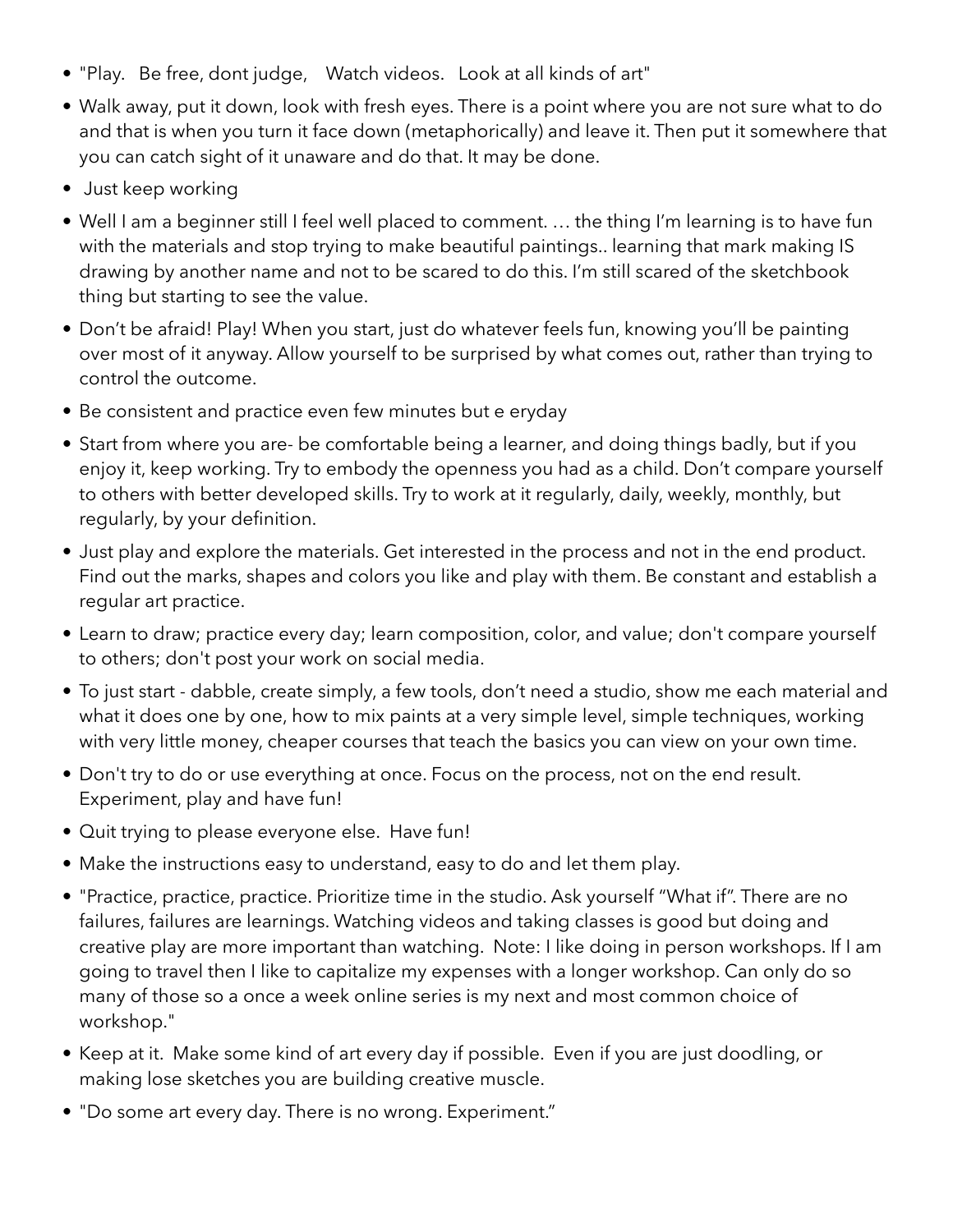- "Keep showing up even when it is not working. Make a mark, then react to that mark. Find out what you love doing. Keep fresh eyes by leaving your work and coming back. Ask "what if?""
- Think of each interaction as "what happens if I did this?" rather than focusing on the final product.
- Lose the preciousness of the art… explore an idea ie line, shape, color, develop a vocabulary, nice to practice it and have the teacher see it nd comment, not so great just doing it on your own, feedback like your composition class was the best
- A little bit of color theory is helpful even to beginners, because it helps you make more attractive work. Same with discussion of values. But it can be brief. I think the same about materials - you need to have some basic knowledge to start, but don't need in depth knowledge until you are well on your way.
- "Be kind to yourself. Like many other things art is a learning process. Pay attention and take one step at a time. At the first workshop I took with Jane I was really lost and frustrated. The white space or the open space on a piece of art is as important as what ever else you put on the page."
- "Talent" is largely a myth. Give yourself plenty of time to learn. Not liking the results of your efforts is part of the process,it is essential to keep going anyway. Some of my favorite paintings have a "failure" in them. Your inner critic is not your inner artist - your inner artist is curious, your inner critic is just plain judgemental. Find a way to silence or at least reduce the volume of your inner critic - let someone else do the talking (audiobooks and podcasts do a nice job). Have fun.
- Just practice and pay attention to what you enjoy doing best.
- Feel what you are doing intuitively, but be aware of composition types, light contrast and staying open to what you experience at the same time moving toward it if you like it, and asking yourself why you did not like it.
- Learn how to draw what you see. Practice getting proportional dimensions and perspective reasonably correct. This will help you express your vision for a painting. Use a color wheel to put together colors that work together and don't get muddy.
- Learning exercises rather than having to complete full compositions and /or paintings in a short period of time. Finding a teacher that gives specific feedback specific to the current learning task and specific to one's level of understanding and skill. Find a few other artists to share your journey and camaraderie
- That the process and experience of creating is what to value rather than the product. It's sort of funny that I would teach my students that but hadn't truly learnt it myself until lately.
- "1. GET OUT OF YOUR OWN WAY!!! Stop judging yourself. Just show up and make art. 2. Do that every day. 3. It's ok to copy but try to copy in your own way. Glean your favorite parts and move on. 4. Spend at least 6 months with one medium before you try out another- watercolor to acrylic to oil, etc. Get to know what you already have. 5. find other artists to converse with. 6. YouTube! Free tutorials. Take time to digest. 7. Keep an ugly art sketchbook. 8. Supplies: quality over quantity"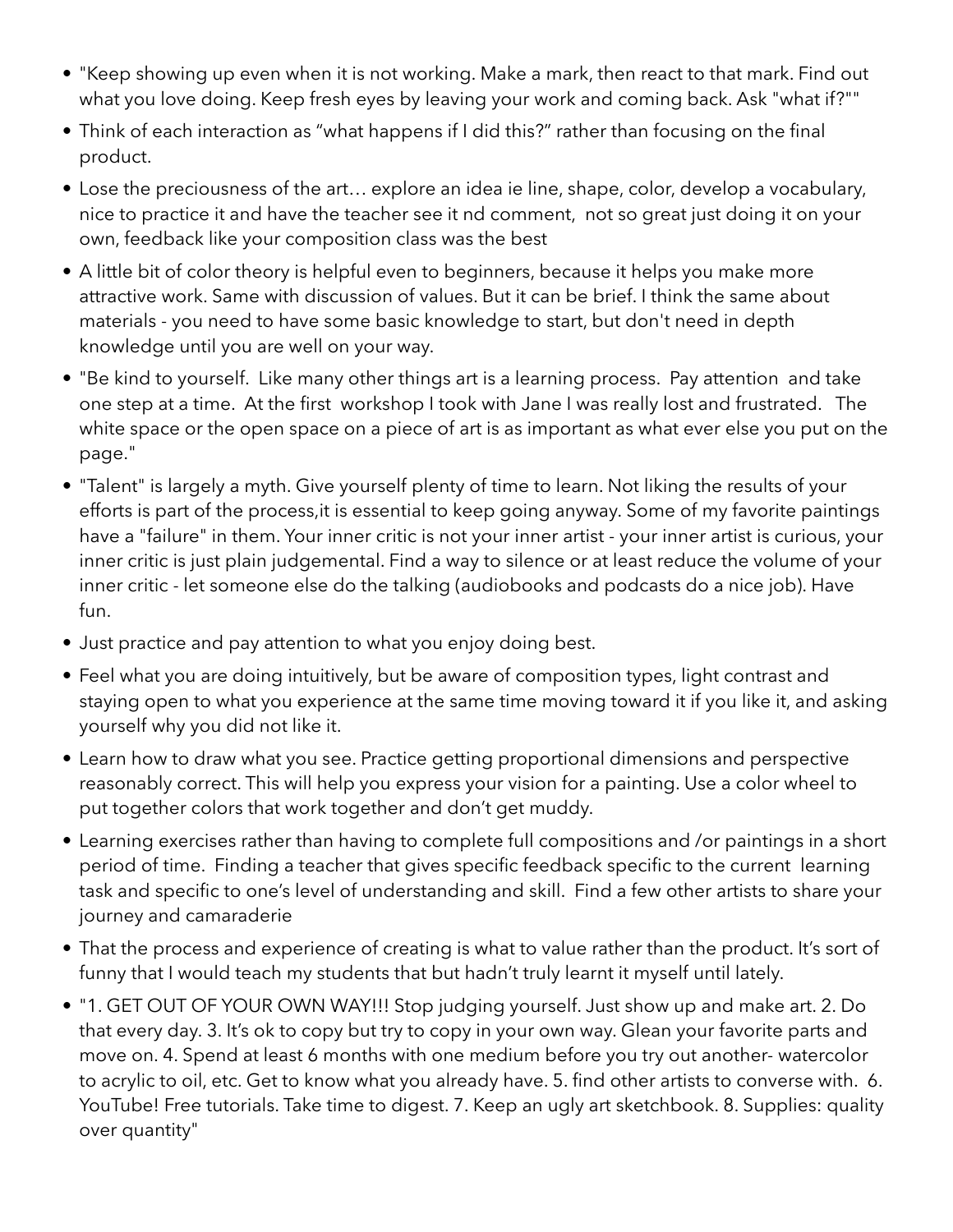- You don't get better by not doing it (my favorite quote from Jane Davies). Always carry a small sketchbook and something to draw with (pen, pencil, a water pen and a folded card scribbled with blocks of a few watercolor crayons or watercolor pencils). You'll be amazed what you can do in just a few minutes of "waiting around" time.
- "Make art every day. Even if you sketch into mud with the heel of your boot. ;-). Pretend you are a young kid. Like... 4 years old...before you learned all the things. Be free. Experiment."
- The process of making art is more rewarding than making a product (aka pretty picture). Learning the fundamentals of sketching and composition is first step in the journey. The sketchbook is key to recording your progress, making notes, and play.
- Try everything and give up the idea of "getting it right." You can always paint over it and try again.
- To start you only need a basic set of colors red, blue, yellow, black and white from those you can make many colors. You only need a few brushes and some basic multi media paper to start.
- Don't overthink, just put stuff down on paper or canvas and keep going
- "Just do it without ongoing critique. Do it for the joy., not for show, not for others. Start large and free-avoid getting tight and specific"
- Experiment and repurpose
- Show up and do the work, it's the only way to improve
- To give myself time to paint every day, to make lots of art, the good, the bad and the Ugly!
- Just do it.
- Just sit down and do something. Give yourself time to experiment and feel the joy of flow
- If it makes you happy .... do it. If you dont like something ... dont do it! Art should be fun and if you are even wanting to start, then dont doubt yourself! Accept the fact that we all start SOMEWHERE and there will ALWAYS be others who are better than ourselves. Some of us will just have to work harder than others .... but .... with every piece, it is one step better than the one before.
- My number 1 thing would be focus on the process, not the product.
- My advice is to just explore and do it often, daily if possible. No one sits down in one session and creates a masterpiece…thanks why it's called "art practice". Be fearless and know that without taking risks, the rewards will be few.
- Drawing helps you to see better. Seeing helps you create better art. The basics of composition are essential to create successful works of art.
- Keep learning and exploring. Don't give up.
- Practice, practice, practice!
- Show up, play, enjoy and do not worry about outcomes. It takes time to develop as an artist. It is OK to make ugly art.
- Just enjoy the process. Work on that rather than results.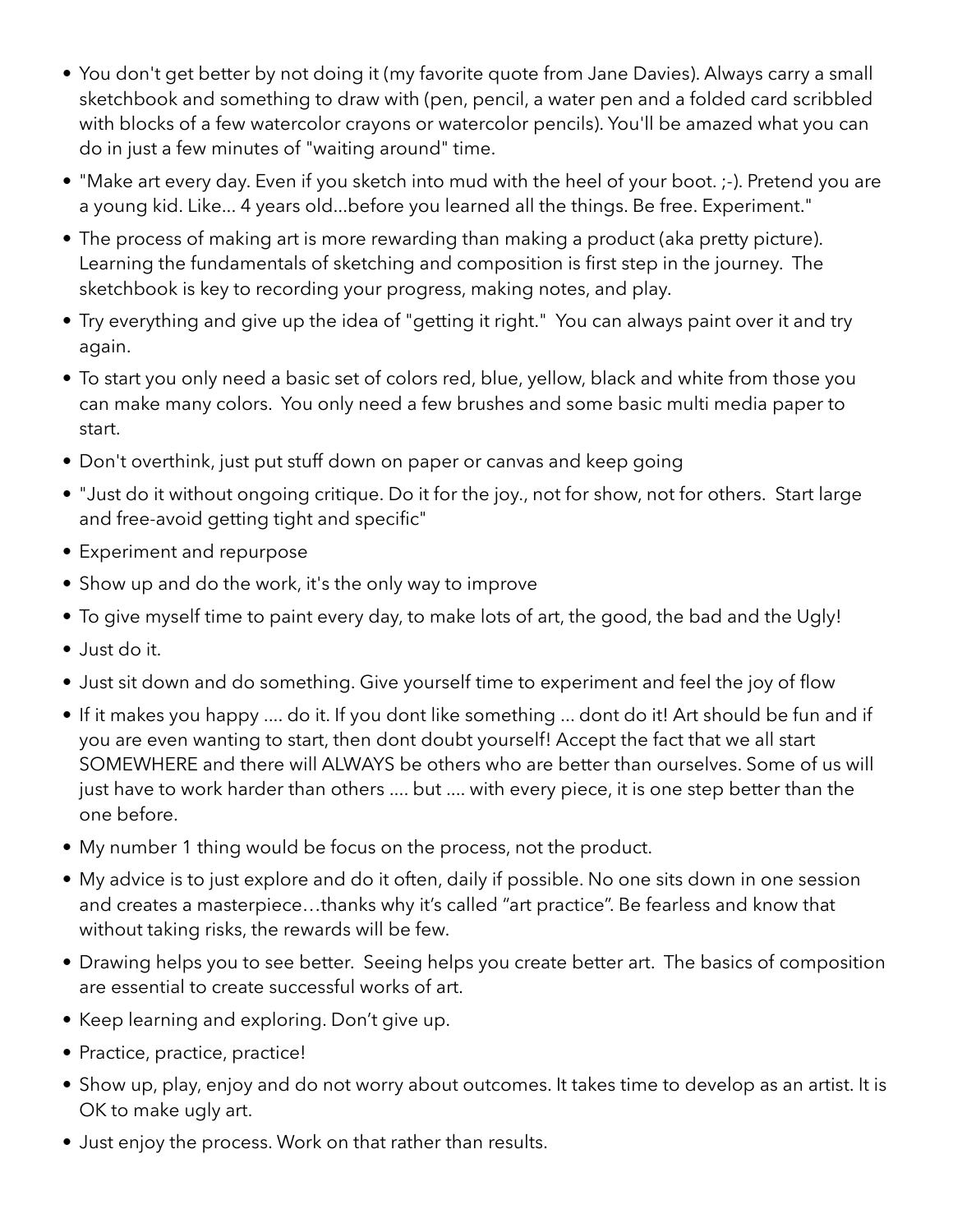- Even if you don't have the funds or opportunity for classes, do something creative that you enjoy on a regular basis. (Then ask for those other things as gifts when the occasion arises.)
- Make lots of art. The more you make, the better you will get. It is like you have to kiss a lot of frogs…
- All the mistakes I thought I made, all the dead-ends I crashed into, weren't that at all all doors that've continually opened back up for me decades and decades later.
- Ask questions, take notes. Don't compare your work to other students. Remember, you're a beginner so don't put pressure on yourself to create a masterpiece.
- Keep practicing, experiment, play
- "If you try painting and feel it is not for you, quit and don't feel badly about quitting- You can always change your mind. If you try painting and you get that warm glow inside despite the results which probably won't be great, make it a priority in your life."
- Explore any medium you can. Learn from all sorts of artist, try their methods, and stick with the ones that work for you. Copy everyone until you find out what you love, in terms of subject matter, medium and style, and do that.
- Practice, practice, practice. Try to find a few mediums to master rather than every one of them. Don't worry if your loved ones prefer the piece that looks just like a greeting card.
- Even though I kind of still feel like a beginner because I'm always learning new things, the thing that most helped me as a true beginner was showing up everyday and doing something, whether it be in a sketchbook or doodling away on a piece of scratch paper. Also, I was lucky to have found some encouraging teachers on line that helped me keep going.I accept myself for the beginner I am and try not be critical of what I make. My motto always has been and continues to be "process not product".
- Jump in. Have fun. You will make bad art, it's OK. It's a great way to practice non-attachment and humility. Knowledge about art is not linear, you can enjoy making art before you know all the best practices or before you are good. Prioritize learning about why great art is great -- this helps you as an artist AND helps you enjoy viewing art.
- Try things out. Explore the materials and play with them to discover their possibilities be interested in the process and don't get stuck on the « finished product. Discover what you live and what you don't instead of trying to paint like someone else.
- Do something every day even if tiny or "insignificant" it all adds up.
- Draw everyday. Take classes and study the masters. Get feedback from an instructor you value.
- Look at shapes, not objects don't name the objects, just concentrate on the shapes. Then draw the negative shap around, under and over the object. Then concentrate on value and tone to give depth and understanding.
- Make art every day. Persist. Enjoy the process.
- Enjoy the process, practice, and experiment. Give the inner critic a rest. The act of creating should bring joy.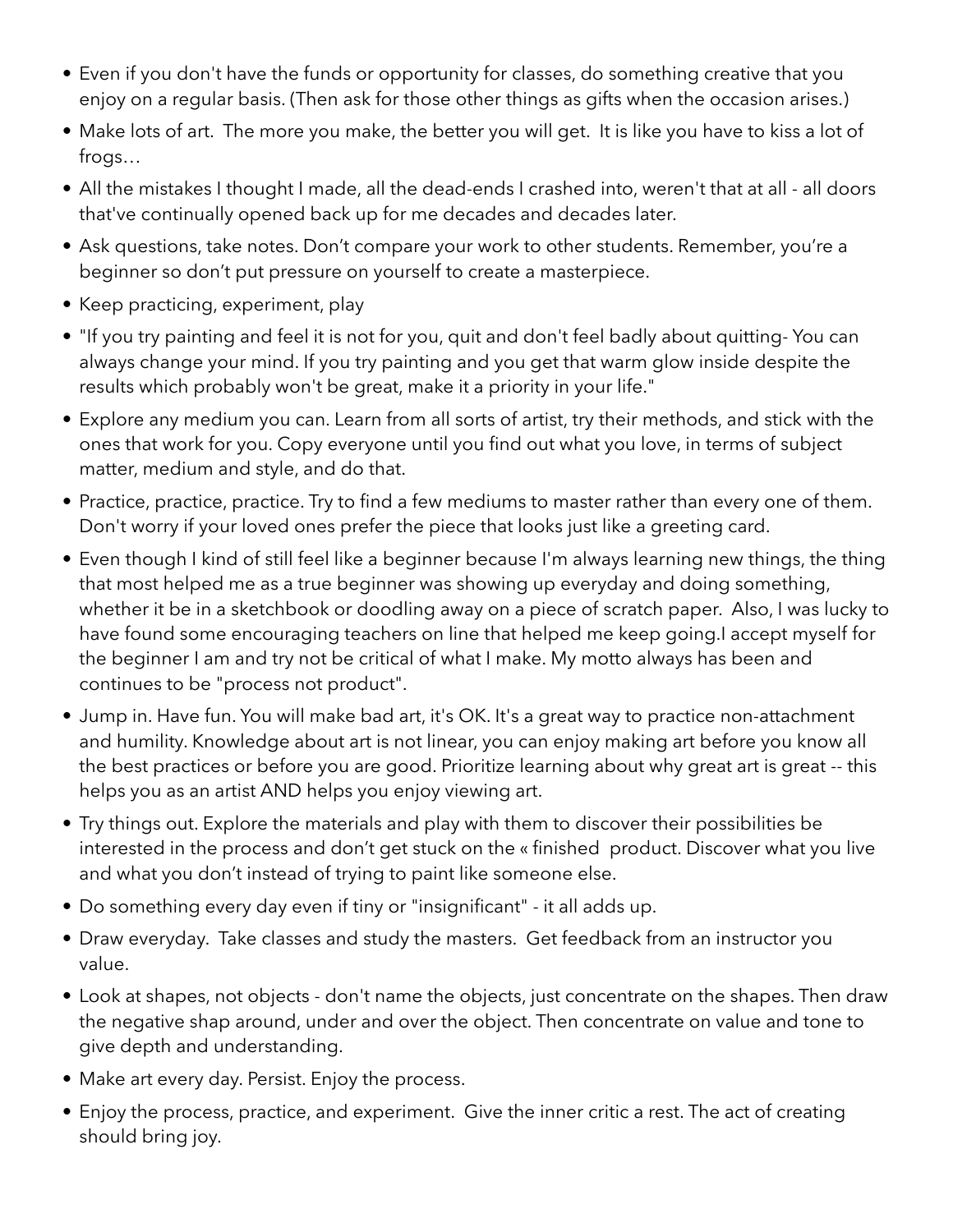- When I first began painting, it was important to watch someone else to learn how to apply the paint, what tools to use, learn color theory and develop some techniques.
- Develop a habit of creating and learning.
- "Learn to draw: this doesn't mean you have to learn accurate, highly technical drawing, but learn to see stuff around you and record it; and how to get the stuff in your head out onto paper so that you can see what it really looks like. Keep a sketchbook: put something in it every day: a drawing, a scribble, words, a scrap of paper, even just write the shopping list. "
- Make lots of art and don't expect to finish or like every piece. Put the paintings you don't like away so you can't see them. Let them rest and look at them later with fresh eyes. Some paintings, most paintings are never done.
- Practice Practice Practice and seeing an instructor paint from start to finish, also seeing others work critiqued
- There are NO rules, unless you really want to be archival; there are principles worth learning, but don't be a slave to anything but your own exploration and experimentation. Spend more time doing and practicing than anything else. Any teaching with "never" or "always" should be immediately broken (unless a health and safety practice).
- Let it flow and just have fun!!
- Enjoy it. Make a lot of work, good, bad and indifferent. Trust your creative judgement. Concentrate on the process rather than the finished result. Experiment. Watch videos on utube.
- Trust your eye.
- I'm an advanced beginner, so at this point I would like to get better at composition and also how to mix techniques to make more interesting art.
- Don't be afraid to make ugly stuff. Having an adequate amount of space is beneficial. Stop judging yourself so harshly.
- Understanding how to use a limited number of colors with tints/tones (black and white)
- Don't give up. Try new things. Experiment with color, composition, materials etc.
- learn to draw! It's a skill and can be learned. Value is more important than color.
- way to get started and layers collage compostion
- Stop worrying so much.
- Keep trying. Study other artist's work.
- Art should be about exploring & finding what makes your heart soar! Use a pen or brush & explore what you can do with it. Dip it in ink or paint & start playing. Add elements or mediums in too, but remember to play. You're just beginning & the first things may not be what you have in your mind. That's OK. Keep playing and making more art. Soon you'll see a style emerge & it soon looks like you've created it on purpose. You will learn the basics like color theory and composition along the way.
- Be kind to yourself.